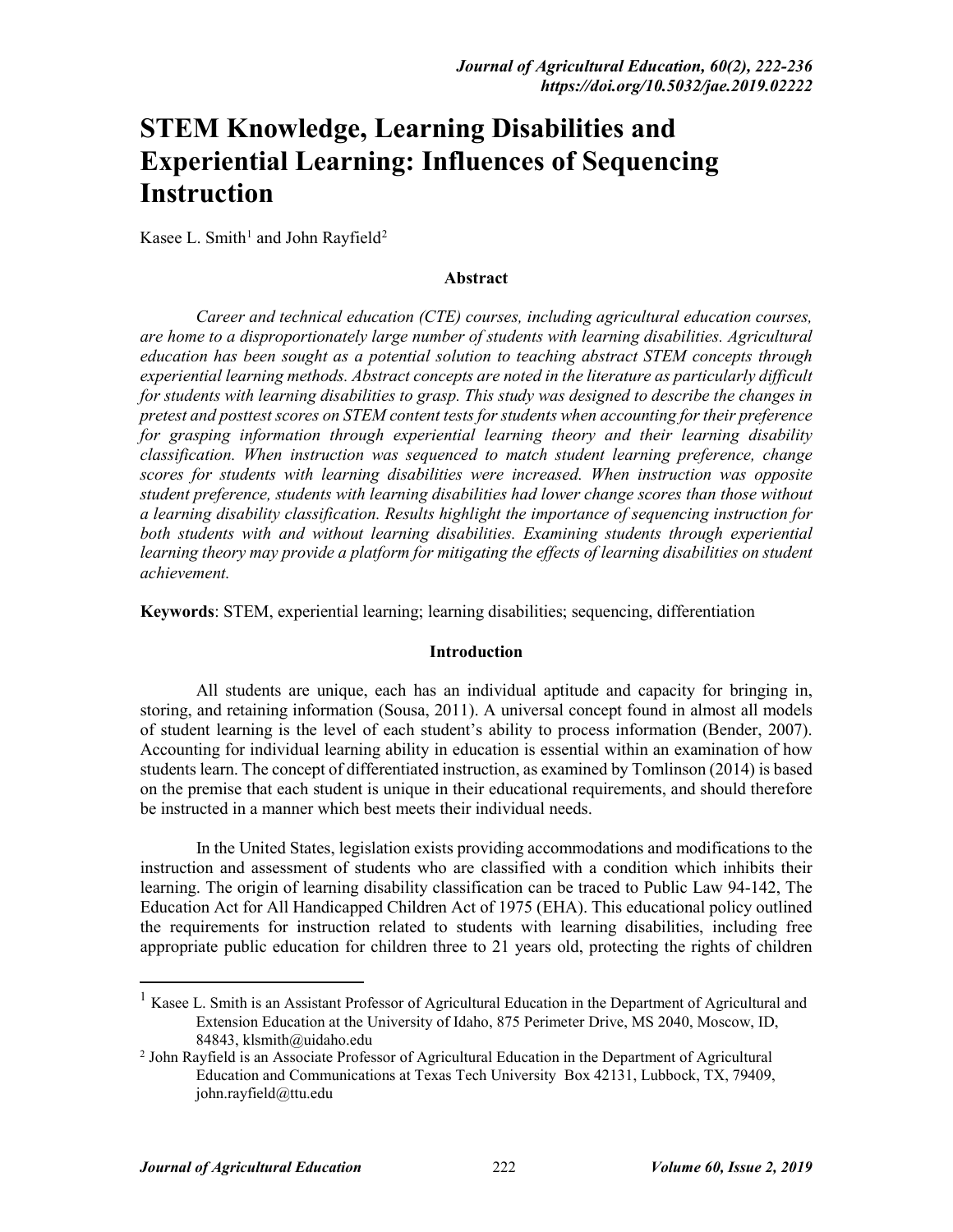with disabilities and their parents, Individualized Education Plans (IEPs), and providing a least restrictive environment for learning. EHA also provided provisions for federal funding to meet the aims of the new policy (Osborne & Russo, 2014). This legislation has been updated and revised to include more specific information related to how to ensure the needs of special education students in the country are met (Osborne & Russo, 2014).

The very definition of a learning disability (LD) lends itself to the importance of using learning disability status as a factor in understanding student achievement. Bender (2008) defined a learning disability as "a condition giving rise to difficulties in acquiring knowledge and skills to the level expected of those of the same age, especially when not associated with a physical handicap" (p. 18). Although there are large differences in the types of learning disabilities classified by federal legislation, researchers have found that collectively, students classified with an LD have lower test performance and GPA than those without learning disabilities, even when the accommodations of an IEP are in place (Hampton & Mason, 2003).

One of the most common manifestations of learning disabilities is difficulty converting abstract knowledge into applied knowledge (Bender, 2007). Abstract conversion is an important factor for STEM education, as many of the concepts are incredibly abstract when presented without context (Stone, 2011).

In STEM fields, there are known differences in the performance of students with learning disabilities on STEM assessments (Boaler, 1998; Kieran, 1992; Woodward & Montague, 2002). This examination has led researchers to conclude that there may be a large advantage to allowing students with learning disabilities to approach abstract concepts, like those in STEM education, through applied means (Furner & Kumar, 2007; Stone, 2011). Bender (2008) outlined the importance of ensuring educational researchers are mindful of the ways in which students with learning disabilities learn content and perform on assessments. Bender (2007) also shared the critical need to provide LD students with differentiated instruction that allows them to experience education in the teaching strategy most closely aligned with their capacity for learning. Cognitive sequencing is a way to differentiate instruction and provide assistance for students with learning disabilities, especially related to presenting information using the cognitive sequence students prefer to grasp information in first (Woodward & Montague, 2002).

CTE courses are home to a disproportionately large number of students with learning disabilities (Wagner, Newman, & Javitz, 2015). In a national study of more than 9,000 public high school students with learning disabilities, 96.0% had taken at least one CTE course during high school (Wagner, et al., 2015). To further demonstrate the broad-scale involvement of LD students in CTE courses, they shared that CTE courses accounted for nearly one-fifth (19.7%) of all high school credits earned by learning disabled students (Wagner, et al., 2015). By comparison, CTE courses only accounted for 12.8% of the total credits earned by all high school students combined (Wagner, et al., 2015). The most accessible factor for classifying LD students is the presence of an IEP on file with the school (Bender, 2008). It is important to note that learning disabilities are varied and that each level and type of LD has a different potential effect on student academic performance. The presence or absence of LD classification is not a perfect indicator of student academic ability, however, it can be useful in classifying students who typically need supplemental educational assistance, and therefore, have learning differences from their peers (Bender, 2007).

Individualizing learning is the goal of education for students both with and without classified learning disabilities (Tomlinson, 1999). Some researchers prescribe the classification of learning styles as a method through which to differentiate instruction (Brokaw & Merz, 2000; Claxton & Murrell, 1987; Coffield, Moseley, Hall, & Ecclestone, 2004a, 2004b; Duff, 2004; Dunn & Dunn, 1989; Felder & Silverman, 1988; Fleming, 2001; Gregorc, 1979; Kolb, 1984, 2015;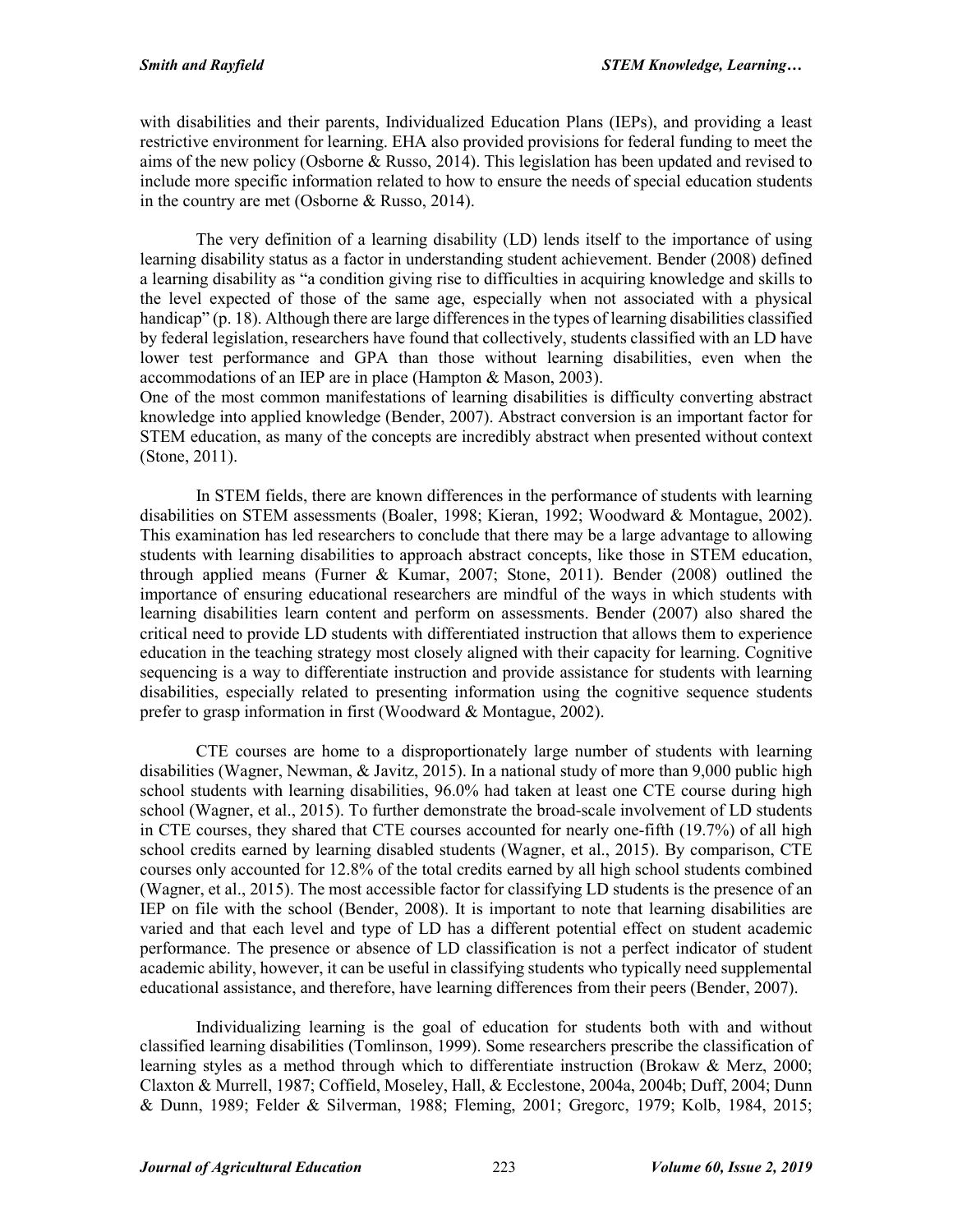Tomlinson, 1999). Sousa (2011) discussed the varying acceptance of learning styles within academia and neuroscience and concluded: "there is little argument that people have various internal and external preferences when they are learning" (p. 59).

The sequence of information is another consideration that could impact learning (Reigeluth, 2013). Many theories of instruction do not include a preferred sequence for the presentation of concepts, however, there are several that give specific outlines for the sequencing of information. The concepts of sequencing instruction are most commonly related to the sequencing of critical thinking skills or presenting information which builds from basic to more advanced concepts (Reigeluth, 2013). Several prominent theories include sequencing based on the complexity level of concepts. Most of these theories prescribe a movement through concepts from basic to advanced. Landa (1983) proposed an exception to the 'basic-first' learning theories and promoted a theory of instruction in which students were first exposed to the highest order thinking skills, and then learned the abstract components which they were comprised of. An examination of current trends in instructional methods, including problem-based learning, and inquiry-based learning reveals that sequencing instruction beginning with a concrete experience is gaining popularity in educational circles (Reigeluth, 2013).

Kolb's (1984) experiential learning theory (ELT) has four distinct modes of learning, organized around two dimensions of grasping and transforming information. Kolb (2015) explained the structural process of the learning cycle by describing the two adaptive dialects which are rooted in Piaget's (1970) aspects of thought and their eventual resolution. The abstract/concrete dimension deals with the grasping or "taking hold" of experience, through either reliance on abstract conceptualization (comprehension) or concrete experience (apprehension), both related to the dialectic of prehension (Kolb, 2015). In contrast, the active/reflective dimension is related to the transformation of the experience, and can be seen as the conflict between active experimentation (extension) and reflective observation (intention). Combining both the prehension dialectic and the transformation dialectic results in building knowledge (Kolb, 2015).

Within the ELT framework, it may be easy to assume that Kolb suggested both a starting and ending point for the cycle. However, Kolb's view of the sequence for the four learning modes is not prescriptive. He states that the cycle may be entered at any point, and gives only a caution that the stages should be followed in sequence from wherever the learner begins (Kolb, 2015). Very rarely does the concept of a particular sequence related to the learning cycle appear in ELT literature. Cognitive sequencing in this study was an examination of the prehension dimension of grasping information. The experimental treatments in this research were based on the dual dialectics of apprehension, which is grasping through experience, and comprehension, which is grasping through abstraction (Kolb, 2015).

Of special note in this study were potential differences in cognitive stages of individuals with learning disabilities. Kolb shared that experiential learning only has learning implications for people who have the cognitive ability to relate learning to experience (Kolb, 1984, 2015). As a connection, Piaget (1972) put forth the stages of development related to the ability of a person to grasp abstractions, as shown in Table 1.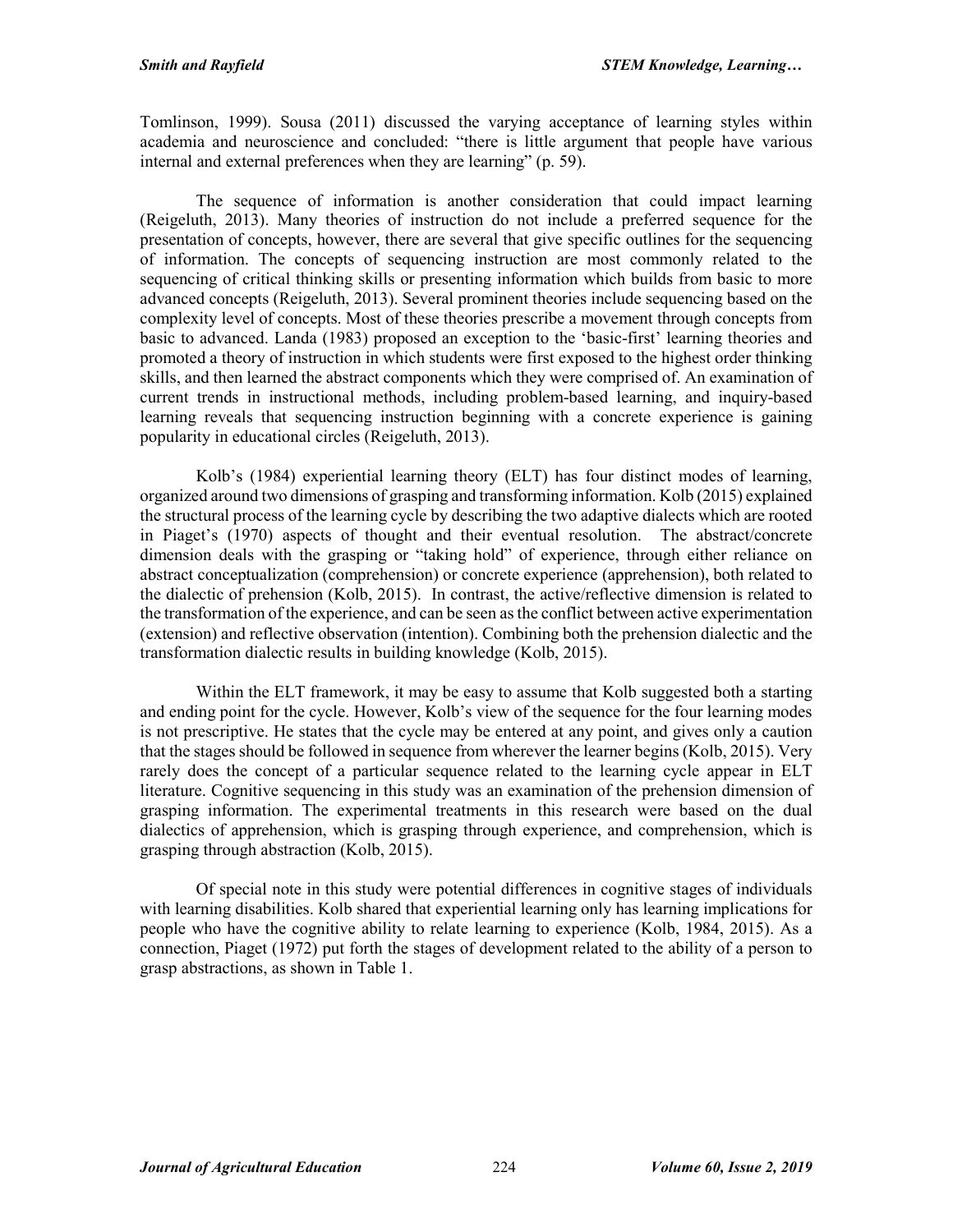Table 1

| Stage                   | Age          | Description                                                            |
|-------------------------|--------------|------------------------------------------------------------------------|
| Sensorimotor            | $0-2$ years  | Exploration through direct sensory input and motor<br>contact          |
| Preoperational          | 2-6 years    | Symbols may be used to represent objects, lack of<br>logical reasoning |
| Concrete<br>Operational | $7-12$ years | Logical thought is present related to concrete objects                 |
| Formal Operational      | $12+$ years  | Abstract reasoning and hypothetical thinking are<br>evident            |

*Piaget's (1972) Stages of Cognitive Development*

Piaget (1972) suggested individuals age seven to twelve develop logical thoughts based on the relationship between concrete objects. Further, Piaget (1972) suggested that formal operational thinking, in which abstract reasoning and hypothetical thinking are evident, does not materialize in most people until after age twelve, and may not materialize at all in many individuals. Concrete and abstract concepts may not be clearly defined without targeted concrete examples for students with learning disabilities, and many will never reach the formal operational level of cognitive development (Bender, 2008).

Identifying preferences for grasping new experiences through apprehension as opposed to comprehension could provide important information about how cognitive sequencing of information might play a role in student learning, especially for LD students. It would stand to reason that students who have a preference for grasping information through apprehension could perform higher on units with STEM integration when the concrete experience was presented as the initial point in the learning cycle. By contrast, students who show a preference for grasping experience through comprehension may grasp STEM concepts more readily when the abstract conceptualization stimulus was presented as the beginning point for the learning cycle.

# **Theoretical/Conceptual Framework**

Designing this study required us to draw from theories in two different areas. First, we needed to rely on a theoretical basis to help frame the factors which drive learning in individual students. Next, we relied on theory to assist in the development and process of sequencing instruction. A combination of foundational theories in both areas led us to develop the conceptual framework we used to guide this experiment.

One of the pioneers who suggested factors contributing to student learning was John Carroll, who outlined his model for school learning in 1963. Carroll (1963) proposed aptitude as the time needed for individual students to learn a specific task, and listed opportunity to learn, perseverance, quality of instruction, and ability to understand instruction as factors which would impact student achievement. Numerous scholars have contributed to this seminal model, adding factors including learning preferences, perseverance, motivation, home environment, and school climate (Darling-Hammond & Bransford, 2005; Silins & Mumford, 2002; Stringer, Christensen & Baldwin, 2009).

The model used to frame the sequencing portion of this study was Kolb's (1984, 2015) experiential learning theory. Kolb's model is a "dynamic view of learning based on a learning cycle driven by the resolution of the dual dialectics of action/reflection and experience/abstraction"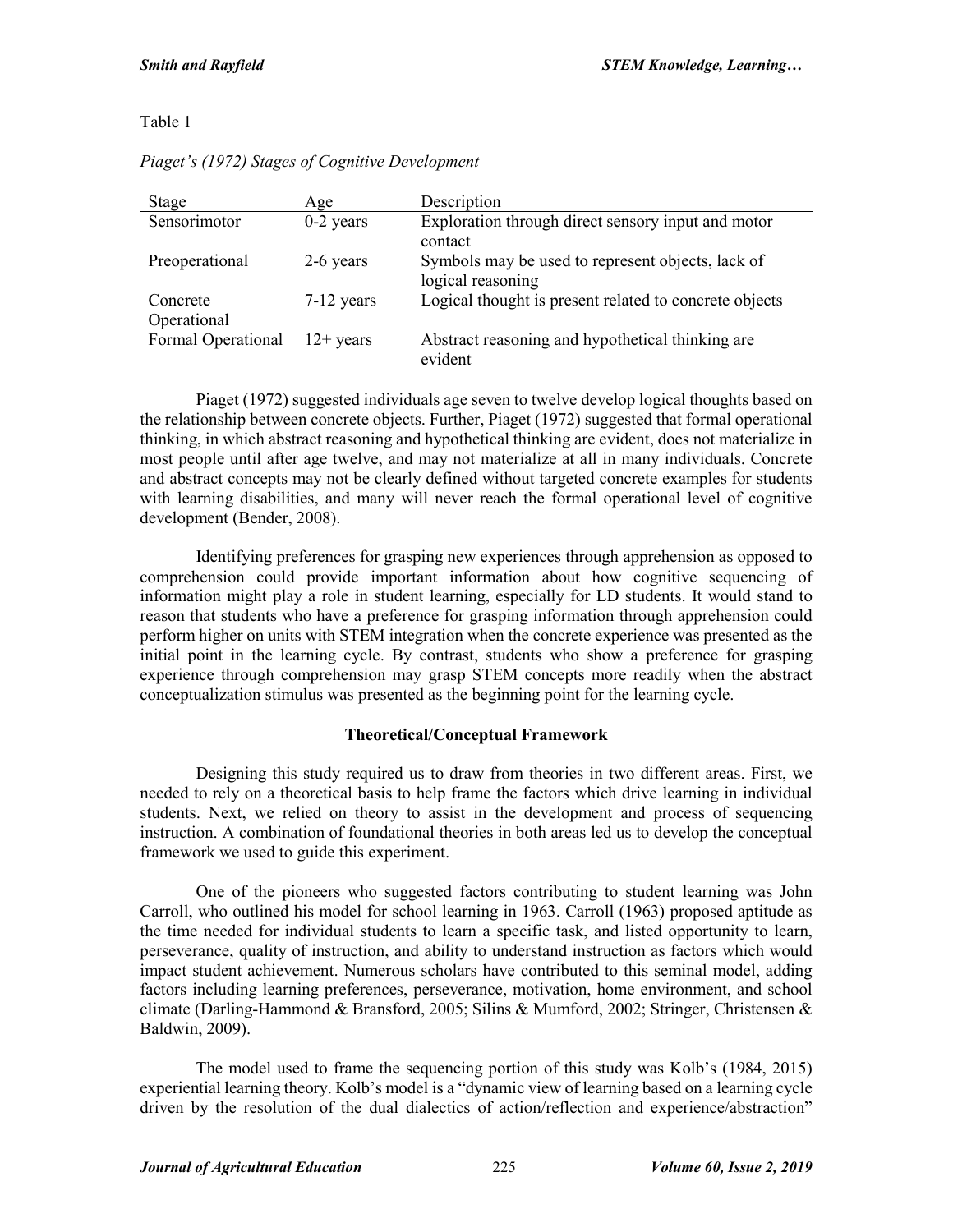(Kolb, 2015, pp. 50-51). The cyclical process of learning as a relationship between the four modes of active experimentation (AE), concrete experience (CE), reflective observation (RO) and abstract conceptualization (AC) are shown in Figure 1 (Kolb, 1984, 2015). This study was developed using experiential learning theory to examine student preferences for grasping information and to purposefully sequence information as it was presented to students.

The resulting conceptual model for this study is shown in Figure 1. The model relies on Gagne's (1965) theory of instruction to guide instructional factors affecting learning. Experiential learning theory, as outlined by Kolb in 2015, was used as the theory guiding instruction for presenting the stimulus to students, with lessons accounting for all four of Kolb's learning modes.

Through this model, student performance was tested using experimental curricula developed to standardize the events of instruction as outlined by Gagne (1965), manipulating only the cognitive sequence with which information was presented based on Kolb's (1984) experiential learning model. Resulting changes in learning between dependent measures were examined in relation to student factors affecting learning or manipulation of cognitive sequence.



*Figure 1.* Conceptual model of student learning and sequencing instruction based and Kolb's (1984) experiential learning theory.

# **Purpose and Objectives**

The purpose of this portion of a larger study was to examine learning disability classification status as a variable related to a preference for grasping information through experiential learning theory. To accomplish this purpose, the following objectives were used to frame the examination:

- 1. Describe the *KLSI* scores for participants with and without learning disability classification.
- 2. Describe the pretest and posttest scores for students with and without learning disability classification.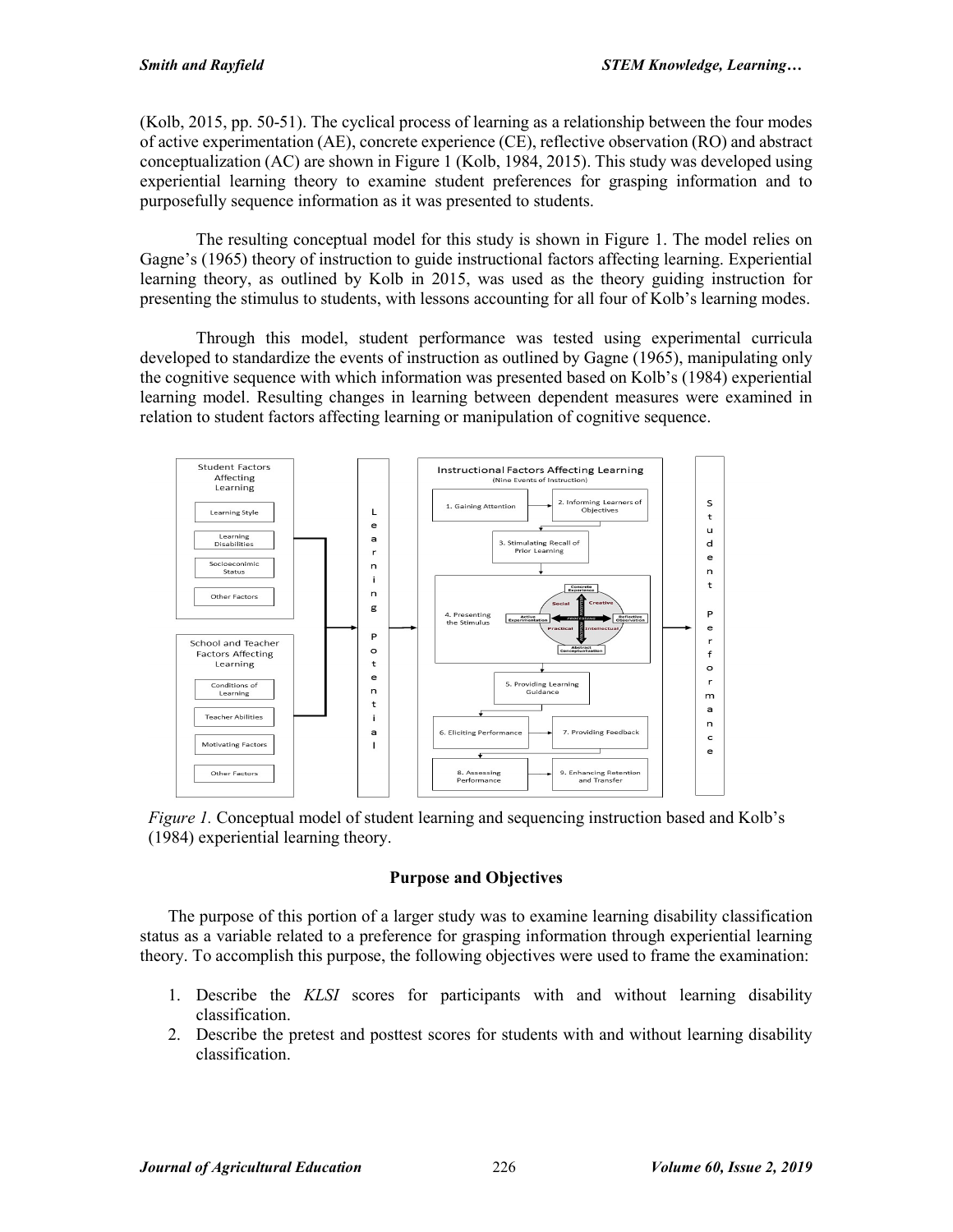3. Describe the change in pretest and posttest scores for students with and without learning disability classification when information is presented in a sequence matching student learning preference.

## **Methods**

This study was conducted as a quasi-experimental cross-over examination of the factors related to student learning on STEM content assessments in agricultural education. The crossover design was chosen based on the ability of this design to provide an examination of the effects of two separate treatments on each participant, in an effort to decrease threats to external validity (Shadish, Cook, & Campbell, 2002). The dependent variables in this study were the change scores from pretest to posttest on two researcher-developed assessments for science-infused units of instruction. Independent variables of interest for this portion of the study included learning disability classification and preference for grasping information through either apprehension (CE) or comprehension (AC).

This study included participation from students enrolled in a freshman-level introduction to agriculture course at four high schools ( $N = 121$ ). A total of  $n = 111$  students completed the consent and assent process. Two separate week-long units of instruction were created, one in water science and one in soil science. Each of the content area units was created with two cognitive sequences, one with lesson plans presenting each new concept through concrete experience and moving to abstract conceptualization, and another complementary unit with lesson plans presenting each new concept first through abstract conceptualization and then progressing to concrete experience activity. Each test unit (site) received both content areas, and sites were randomized as to which content area and cognitive sequence they would receive first. Site one was selected as the control and received no experimental treatments. Identical pre and post-test assessments were given to students for each content area, regardless of the cognitive sequence of instruction. A group of experts in agricultural education, experiential learning theory, and curriculum planning assisted in the preparation and development of the treatment curricula. Instructors at each school were trained in the utilization of the curriculum models provided and signed agreements of compliance to verify their instruction of the units exactly as presented in the trainings.

Unit assessments were developed to directly assess each of the unit objectives with exam questions at multiple levels of cognition. Reliability coefficients (*KR20*) were 0.75 for the water science pretest and 0.78 for the water science posttest. For the soil science tests, the resulting reliability coefficients (*KR20*) were 0.81 for the pretest and 0.86 for the posttest. Reliability coefficients derived from a *KR-20* analysis for teacher-made tests are considered to be acceptable at a level of 0.65 or higher (Frisbie, 1988), thus the reliability of both unit assessments were deemed acceptable for the intended purpose of this study. To determine the learning style preference for respondents in regard to grasping information, *KLSI v. 3.1* instrument was used.

Validity of the KLSI v. 3.1 has been widely established for use in the field of education (Kolb & Kolb, 2005). Validity was determined to be acceptable for the purposes of this study. Previous measures of reliability for the four learning modes included in the KLSI range from  $\alpha$  = 0.77 to  $\alpha$  = 0.84 (Kolb & Kolb, 2005). Post hoc reliability ranged from  $\alpha$  = 0.81 to  $\alpha$  = 0.92. As such, reliability was determined to be suitable for use in this study.

To collect the information related to learning disability classification, teachers provided a verification of student LD based on the presence of an IEP requiring instructional modifications. In one site, LD classification was not readily available to teachers. We contacted school district personnel who were able to provide the data directly. Resulting data were analyzed using IBM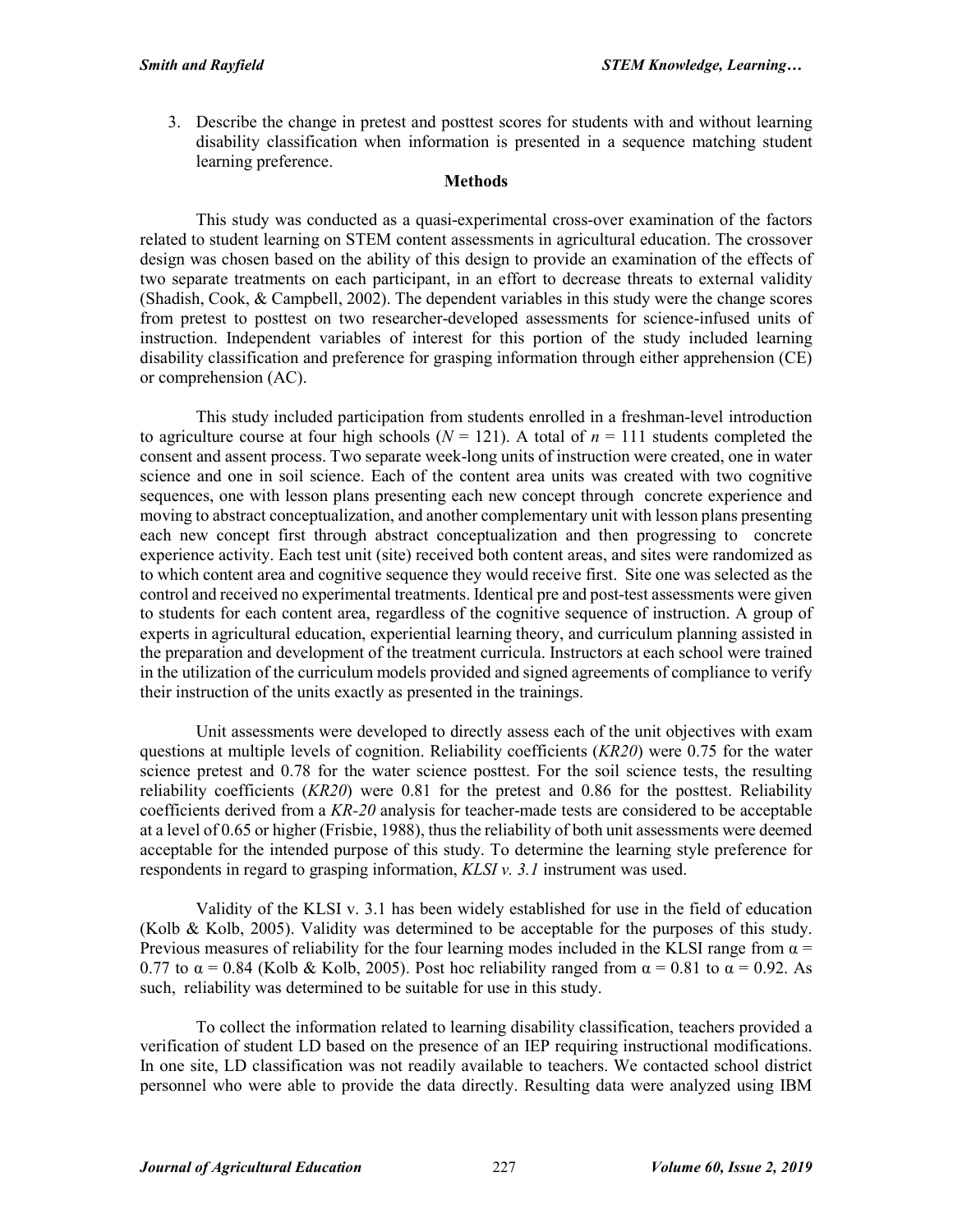SPSS © version 23. Analyzed data were restricted to an examination of the descriptive statistics for each group, as group sizes were not large enough to warrant the use of inferential statistics.

## **Subject Characteristics**

Information regarding the schools participating in this study is shown in Table 2. This information shows each school along with the available data for all Texas high schools as reference. All sites met state standards for academic programming. Enrollment ranged from 202 students at site two to 1599 enrolled at site four. Ethnicity in the school population varied, although the proportion of Hispanic students in each site was lower than the state average of 52%. The percentage of the graduating class at each site who were enrolled in special education programming is widely varied, from 4.2% of graduating seniors at site three, to 20.0% of graduating seniors at site two.

#### Table 2

## *Descriptions of Schools Participating in Study*

| Characteristic        | Site 1       | Site 2       | Site 3       | Site 4       | State |
|-----------------------|--------------|--------------|--------------|--------------|-------|
| 2015 Accountability   | Met Standard | Met Standard | Met Standard | Met Standard |       |
| Rating                |              |              |              |              |       |
| Enrollment            | 606          | 202          | 1732         | 1599         |       |
| Ethnic Distribution % |              |              |              |              |       |
| African American      | 9.7          | 11.9         | 13.6         | 23.2         | 12.6  |
| Hispanic              | 23.1         | 32.7         | 22.5         | 46.1         | 52.0  |
| White                 | 64.0         | 53.0         | 51.1         | 29.4         | 28.9  |
| American Indian       | 0.3          | 0.0          | 0.3          | 0.1          | 0.4   |
| Asian                 | 0.2          | 0.0          | 8.6          | 0.3          | 3.9   |
| Pacific Islander      | 0.0          | 0.0          | 0.0          | 0.1          | 0.1   |
| Two or More Races     | 2.6          | 2.5          | 3.8          | 1.0          | 2.0   |
| Low SES %             | 36.0         | 39.1         | 33.3         | 64.8         | 58.8  |
| At-Risk %             | 46.7         | 37.6         | 30.4         | 35.2         | 51.2  |
| Special Education     |              |              |              |              |       |
| Graduates %           | 14.1         | 20.0         | 4.2          | 7.5          |       |

Characteristics of study participants by site were also examined and are listed in Table 3. Overall gender of participants was nearly equally split between males (51.2%) and females (48.8%). It is interesting to note similarities in ethnic distribution between school data and participants, all of whom were enrolled in agricultural education courses.

Table 3

## *Demographic Information of Participants*

|                |    | Site 1 |    | Site 2        |    | Site 3 |    | Site 4 |    | Total |
|----------------|----|--------|----|---------------|----|--------|----|--------|----|-------|
| Characteristic | F  | $\%$   |    | $\frac{0}{0}$ |    | $\%$   |    | $\%$   |    | $\%$  |
| Gender         |    |        |    |               |    |        |    |        |    |       |
| Male           | 11 | 61.1   | 19 | 51.4          | 18 | 58.1   | 14 | 40.0   | 62 | 51.2  |
| Female         |    | 38.9   | 18 | 48.6          | 13 | 41.9   | 21 | 60.0   | 59 | 48.8  |
| Table 3        |    |        |    |               |    |        |    |        |    |       |
| Table 3        |    |        |    |               |    |        |    |        |    |       |
|                |    |        |    |               |    |        |    |        |    |       |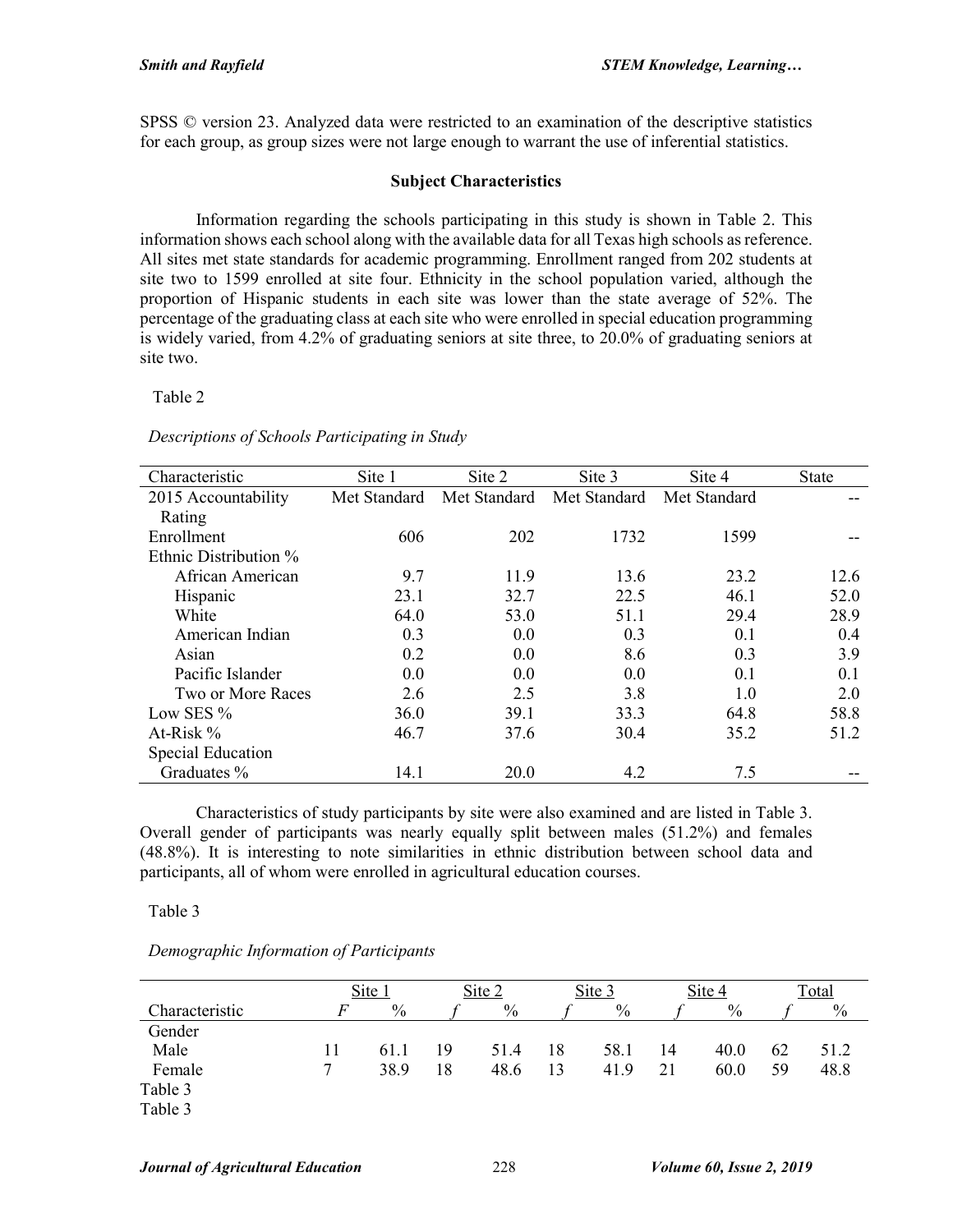| <b>Ethnic Distribution</b> |          |               |          |      |    |      |          |          |          |      |
|----------------------------|----------|---------------|----------|------|----|------|----------|----------|----------|------|
| White-non-Hispanic         | 12       | 66.7          | 15       | 40.5 | 14 | 45.2 | 17       | 48.6     | 58       | 47.9 |
| Hispanic                   |          | 16.7          | 14       | 37.8 | 9  | 29.0 | 12       | 34.3     | 38       | 31.4 |
| Black                      |          | 16.7          | 6        | 16.2 | 8  | 25.8 | 5        | 14.3     | 22       | 18.2 |
| Asian                      | $\theta$ | 0.0           | $\theta$ | 0.0  | 0  | 0.0  | $\theta$ | 0.0      | $\theta$ | 0.0  |
| Native American            | $\theta$ | $0.0^{\circ}$ | $\theta$ | 0.0  | 0  | 0.0  |          | 2.9      |          | 0.8  |
| Pacific Islander           |          | $0.0^{\circ}$ | $\theta$ | 0.0  | 0  | 0.0  | $\theta$ | $\Omega$ | $\theta$ | 0.0  |
| Two or More Races          | $\Omega$ | $0.0\,$       |          | 5.4  | 0  | 0.0  | $\Omega$ | 0        |          |      |

*Demographic Information of Participants Continued…*

*Note*: due to rounding, all values for a site may not equal 100%

Participant characteristics were also examined in a relationship to the independent variables of interest in this study. Related to learning disability classification,  $n = 35$  (28.9%) of participants were identified as having a learning-based IEP, while  $n = 86$  (71.1%) were not classified with a learning-based IEP. There was a much higher proportion of students (*n =* 85) who showed a preference for grasping information through apprehension than those who preferred to grasp information through comprehension (*n =* 36). Independent variable frequencies and percentages are listed by site in Table 4.

#### Table 4

*Descriptions of Independent Variable Characteristics by Site*

|                            |    | Site 1 |    | Site 2 |    | Site 3 |    | Site 4 |    | Total |
|----------------------------|----|--------|----|--------|----|--------|----|--------|----|-------|
| Characteristic             | F  | $\%$   |    | $\%$   |    | $\%$   |    | $\%$   |    | $\%$  |
| Learning Disability        |    |        |    |        |    |        |    |        |    |       |
| <b>IEP</b>                 |    | 27.8   |    | 18.9   | 13 | 41.9   | 10 | 28.6   | 35 | 28.9  |
| No-IEP                     | 13 | 72.2   | 30 | 81.1   | 18 | 58.2   | 25 | 71.4   | 86 | 71.1  |
| <b>Grasping Preference</b> |    |        |    |        |    |        |    |        |    |       |
| Apprehension (CE)          | 10 | 55.6   | 30 | 81.1   | 18 | 58.1   | 27 | 77.1   | 85 | 70.2  |
| Comprehension (AC)         | 8  | 44.4   |    | 19.9   | 13 | 41.9   | 8  | 22.9   | 36 | 29.8  |

## **Findings**

Site one served as the control in this experiment. This site did not receive the experimental treatments, therefore the site one students  $(n = 18)$  were not included in the analysis related to change scores for STEM unit assessments. The total results of the *KLSI* for participants receiving treatments, separated based on their learning disability classification, are shown in Table 5.

#### Table 5

*KLSI Scores for Participants Based on Learning Disability Classification (n = 103)*

|                                   |     |     | <i>LD</i> $(n = 30)$ |      |     | <i>Not LD</i> $(n = 73)$ |       |      |
|-----------------------------------|-----|-----|----------------------|------|-----|--------------------------|-------|------|
| Construct                         | Min | Max | M                    | SD   | Min | <i>Max</i>               | M     | SD   |
| <b>Abstract Conceptualization</b> |     | 38  | 27.90                | 4.67 |     | 44                       | 27.21 | 6.86 |
| Concrete Experience               |     | 40  | 29.50                | 5.51 | l 6 | 45                       | 27.21 | 5.48 |
| Table 5                           |     |     |                      |      |     |                          |       |      |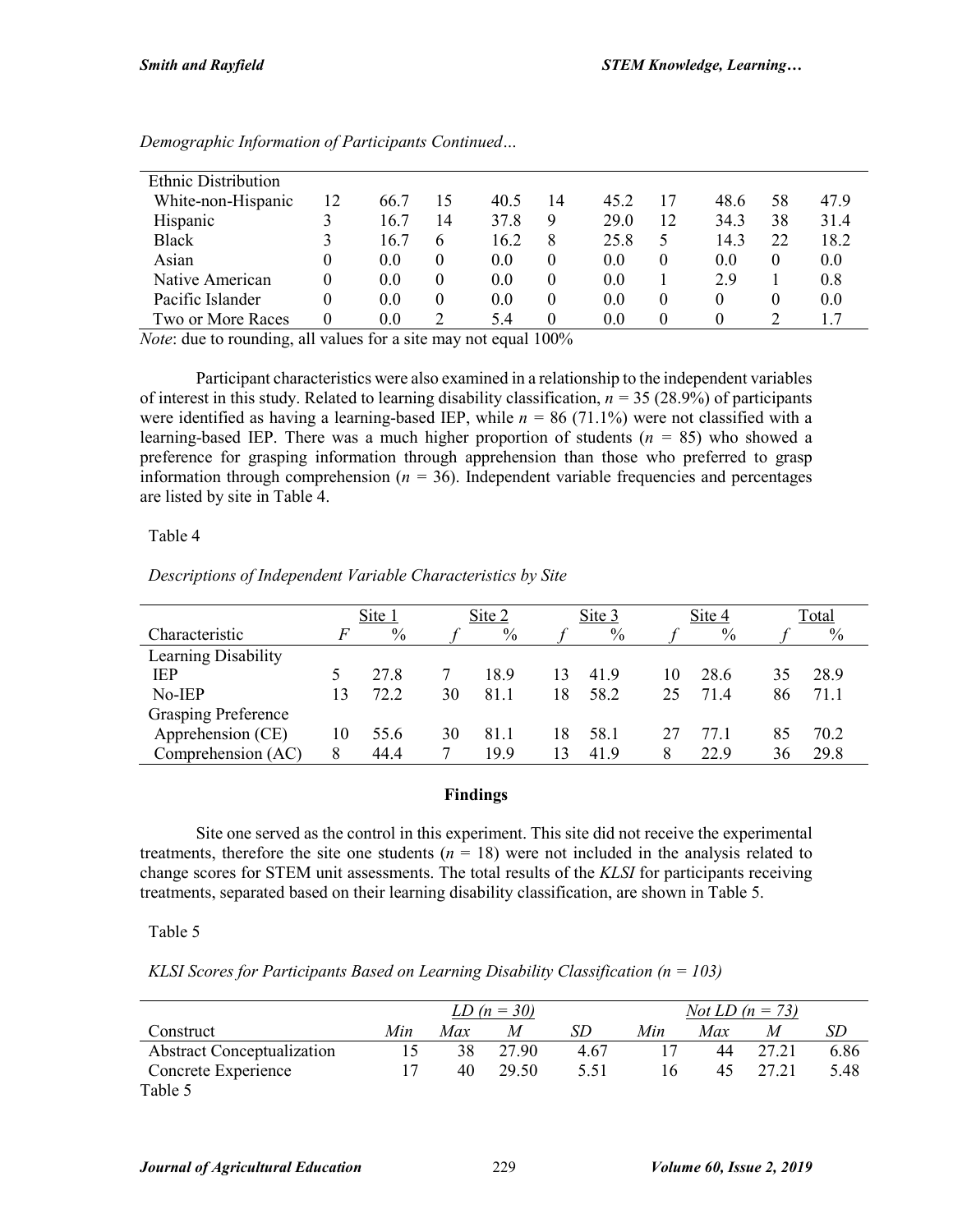| Active Experimentation |     | 45 | 30.57 | 7.39 | 16    | 46 | 33.38 | 7.92 |
|------------------------|-----|----|-------|------|-------|----|-------|------|
| Reflective Observation |     | 42 | 32.03 | 5.61 |       | 45 | 32.21 | 6.30 |
| Grasping (AC-CE)       | -18 |    | 2.37  | 7.81 | $-22$ | 21 | 197   | 8.37 |
| Transforming (AE-RO)   | -13 |    | 2.50  | 9.76 | $-22$ |    | 315   |      |

*KLSI Scores for Participants Based on Learning Disability Classification (n = 103) Continued…*

*Note.* Calculated scores can range from  $12 - 48$  on learning modes and  $-36$  to  $+36$  on dimensions. Equal balance between ends of the continuums for transforming and grasping experience dimensions is set at  $+7$  (Kolb & Kolb, 2013).

Student preferences for learning based on apprehension or comprehension were similar for those with and without learning disability classification. Preferences for grasping information are shown in Table 6.

## Table 6

*Student Preferences for Grasping Through Apprehension (CE) or Comprehension (AC)* 

|                   |  | <b>Apprehension Preference</b> | <b>Comprehension Preference</b> |      |  |  |
|-------------------|--|--------------------------------|---------------------------------|------|--|--|
| LD Classification |  | $^{0}\!/_{0}$                  |                                 |      |  |  |
|                   |  | '3.3                           |                                 |      |  |  |
| No LD             |  | 72.6                           |                                 | 27.4 |  |  |
| Total             |  |                                |                                 |      |  |  |

Students with learning disabilities had lower scores on the pretest for both the water science and soil science units than those students without a learning disability. Pretest scores are shown in Table 7.

# Table 7

*Mean Pretest Scores for Water Science and Soil Science Units by Learning Disability Classification*

| LD Classification |     | Water Science Unit $M(SD)$ | Soil Science Unit $M(SD)$ |
|-------------------|-----|----------------------------|---------------------------|
| -LD               | 30  | 17.70(16.44)               | 16.16(14.58)              |
| No LD             |     | 23.00(18.95)               | 19.61(14.61)              |
| Total             | 103 | 21.46(18.42)               | 19.04(16.27)              |

Changes in score from pretest to posttest were examined related to student learning disability classification and student preference for grasping information. Students with learning disabilities showed larger changes in scores when the information was presented in the sequence matching their learning preference. Results for change scores and sequence of unit are shown in Tables 8 and 9.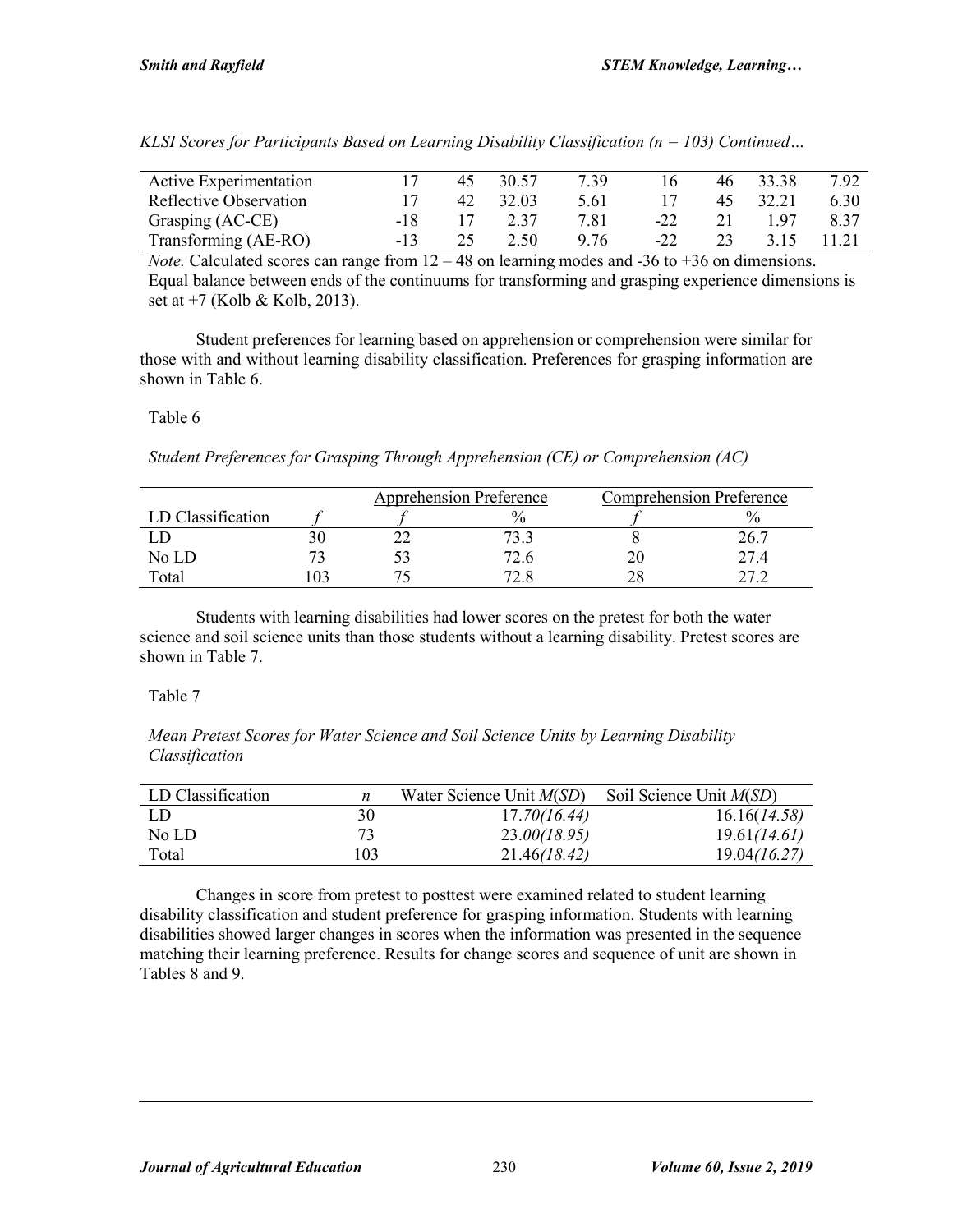## Table 8

| Change Scores for Water Science Unit Based on Sequence of Unit, Match to Learning |  |
|-----------------------------------------------------------------------------------|--|
| Preference, and Learning Disability Classification                                |  |

| LD             |    | Sequence of Unit              |                  |                        |  |  |  |  |  |  |
|----------------|----|-------------------------------|------------------|------------------------|--|--|--|--|--|--|
| Classification | n  | Matched to Preference $M(SD)$ | $\boldsymbol{n}$ | Opposite of Preference |  |  |  |  |  |  |
|                |    |                               |                  | M(SD)                  |  |  |  |  |  |  |
| LD             | 13 | 63.38(17.31)                  | -17              | 24.94(19.95)           |  |  |  |  |  |  |
| No LD          | 20 | 63.65(21.19)                  | 53               | 36.92(17.46)           |  |  |  |  |  |  |
| Total          | 33 | 63.55(19.75)                  | 80               | 31.44(18.11)           |  |  |  |  |  |  |

Table 9

*Change Scores for Soil Science Unit Based on Sequence of Unit, Match to Learning Preference, and Learning Disability Classification*

| LD.            |    | Sequence of Unit              |                |                               |  |  |  |  |  |  |
|----------------|----|-------------------------------|----------------|-------------------------------|--|--|--|--|--|--|
| Classification | n  | Matched to Preference $M(SD)$ | $\overline{n}$ | <b>Opposite of Preference</b> |  |  |  |  |  |  |
|                |    |                               |                | M(SD)                         |  |  |  |  |  |  |
| <b>LD</b>      |    | 55.53(18.54)                  | 13             | 28.00(18.19)                  |  |  |  |  |  |  |
| No LD          | 53 | 60.32(17.68)                  | 20             | 34.65(14.20)                  |  |  |  |  |  |  |
| Total          | 80 | 59.16(18.01)                  | 33             | 32.03(16.32)                  |  |  |  |  |  |  |

For the water science unit, when the instruction was matched to preference, student change scores were similar between students with and without an LD classification. When the water science unit was taught to students in the sequence opposite of their preference, change score means varied between groups. Change scores for all groups of students were larger when the sequence of the soil science unit matched their preference. Change scores were lower for this unit of instruction across all groups than in the water science unit.

## **Conclusions/Discussion/Implications**

All students showed increases in change scores when the information was delivered in the sequence matching their learning preference. When units were presented in the sequence opposite student preferences, students with learning disabilities had change scores that did not match their peers without learning disabilities. Although the results of this exploratory study are limited to descriptive analysis, several findings warrant further discussion.

More students had a preference for grasping information through apprehension than comprehension. This fact was especially true among students with learning disabilities. Students with learning disabilities likely benefit from enrollment in an agricultural education course that focuses on providing concrete experiences for grasping abstract concepts. By this token, it is promising that agricultural education courses are within the CTE area, which have increased proportions of students with learning disabilities (Wagner, et al., 2015). Students in agricultural education are able to experience the experiential learning cycle as a foundational tenet of their instruction (Roberts, 2006). Of course, students can only fully realize the benefits found from cognitive sequencing through ELT in agricultural education if agricultural educators have the skills required to teach using a full ELT model. We recommend teacher educators ensure both preservice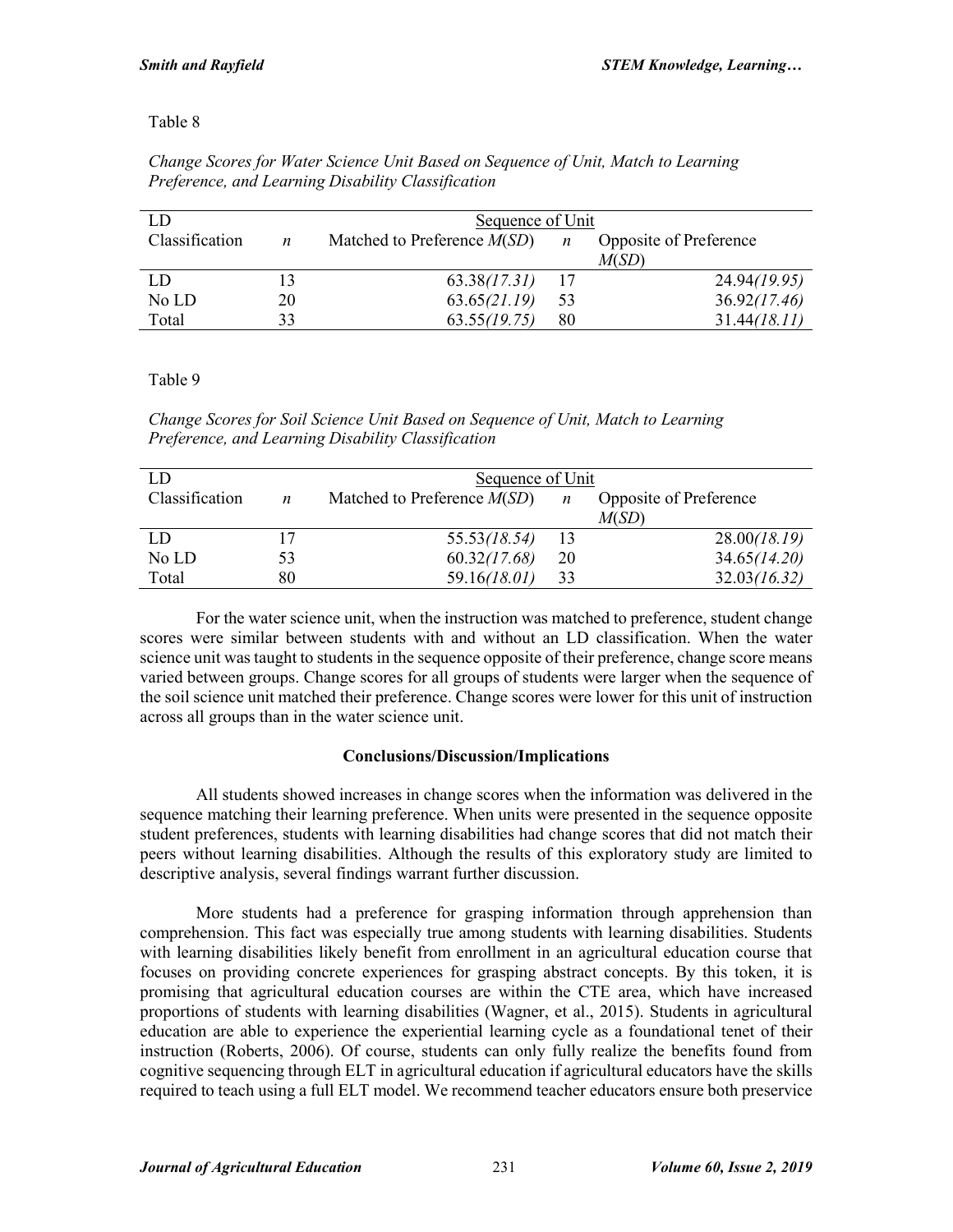and in-service teachers are instructed on the proper integration and use of all four components of the ELT cycle through preservice instruction and professional development training.

Many of the concepts in STEM education are abstract in nature (Maltese, Potvin, Lung,  $\&$ Hochbein, 2014), and the hands-on nature of agricultural education and other CTE courses have been seen as a platform for delivering these concepts (Stone, 2010). For students who prefer to grasp information through apprehension, the presentation of abstract concepts through abstract conceptualization may not provide the stimulus they need to transform the information. This is especially true for students with learning disabilities who prefer to grasp information through apprehension (Kolb, 2015). These students may be facing twice the challenge when STEM concepts are presented beginning with comprehension; they are developmentally unable to process abstractions, and they prefer to bring in information through concrete experience. Helping these students succeed requires not only attention to providing quality instruction with purposeful concrete experiences, but may also require differentiation of instruction to ensure students are presented information in a sequence which allows them to contextualize abstract concepts.

Sequencing instruction based on individual student preferences for grasping information has close ties to the literature related to differentiated instruction. Tomlinson (1999) pointed out the importance of tailoring educational practices to meet the needs of each student. The findings of this study give an example of just how critical differentiated instruction is when dealing with LD students who are tasked with learning STEM concepts in agricultural education classes. This study serves as an entry point for agricultural educators to differentiate in a new way. By using learning styles, agricultural educators may be able to capitalize on the applied nature of their content and deliver differentiated content which helps all students succeed. Based on the evidence collected in this study, teachers may be able to amplify that success in students who struggle, thus creating a more level playing field for students which have a noted disadvantage in the current educational system.

Because all of the students in this study were enrolled in general education courses, it is likely that the students with learning disabilities in this study required only minor modifications to instruction. It is a limitation to this study that individuals with learning disabilities could not be identified based on their specific accommodation plans. Students with preferences for grasping through both apprehension and comprehension exist in an agricultural education classroom, so which of the cognitive sequences is better suited for development of curriculum materials? Perhaps rather than looking at the sequence as an either-or concept, the answer would be to include both sequences within units in order to ensure the needs of all students are met. This small change to educational methods may have broad-reaching effects, not only for students without learning disabilities but for all students in agricultural education classrooms.

The results of this study allow us to make several recommendations for school-based agricultural educators. Careful attention should be paid during the design of instruction in agricultural education to ensure that students are receiving exposure to the complete learning cycle as defined through ELT. This has wide-reaching implications for the field. In addition, vendors of curriculum materials should use the learning cycle as a model with which to build lessons and develop curricula. We also recommend using the *KLSI* or similar instrument to determine student preferences for grasping experience. Results of these assessments should be used to guide instructional procedures toward the specific needs of classes and/or students.

Additional recommendations exist for teacher educators and those involved in providing ongoing teacher support. Pre-service teachers should be made aware of the potential effects of cognitive sequencing on student learning. They should be given the opportunity to develop lessons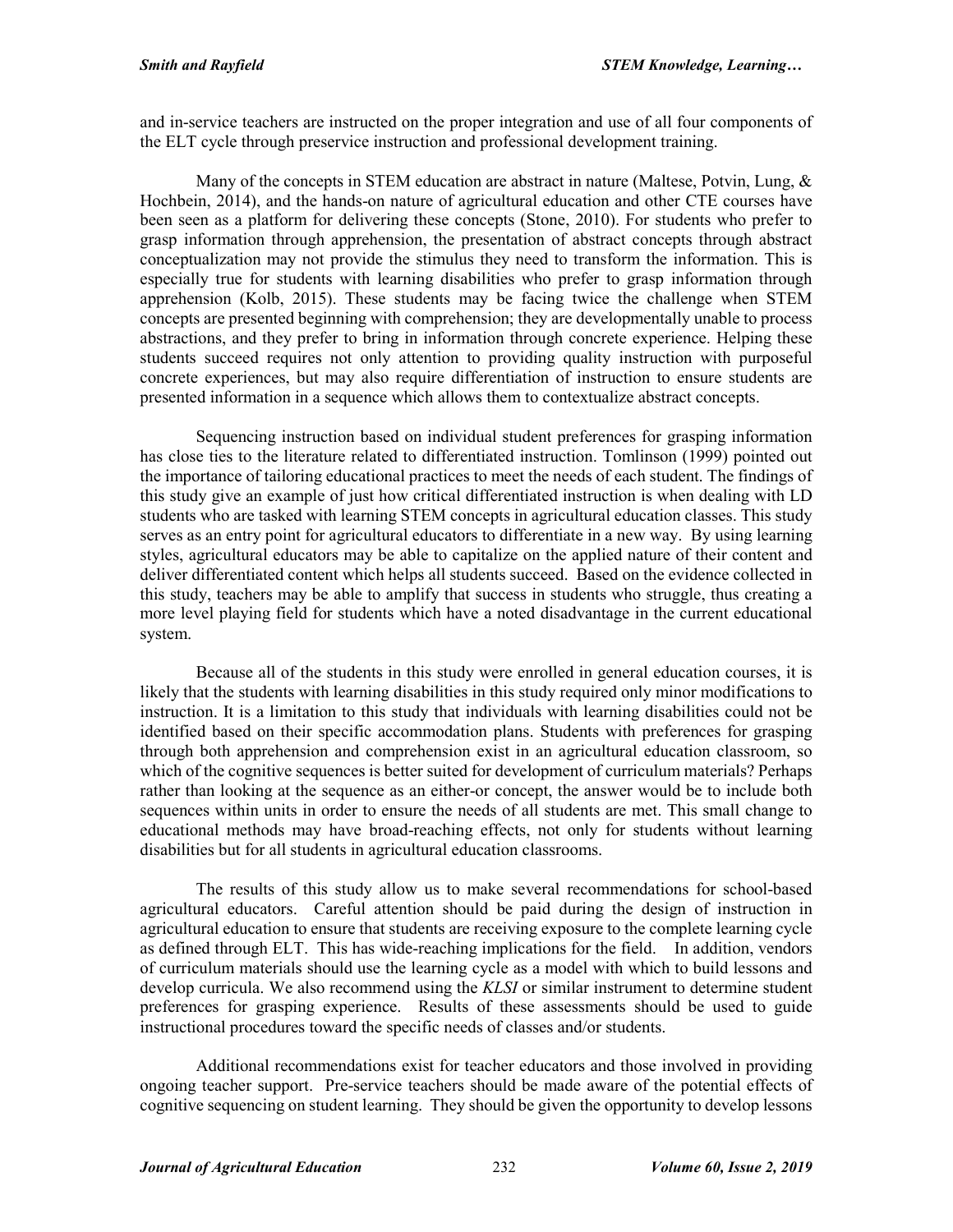which are not sequenced in a traditional AC to CE format. If preservice teachers are preparing to meet the needs of all their students, they should be prepared for students who prefer to grasp information beginning with a concrete experience. In this study, more students preferred grasping via apprehension over comprehension. Allowing preservice teachers the opportunity to familiarize themselves with how to present information which will best reach the majority of their students is critical in their preparation. In addition to helping preservice teachers develop their own cognitively sequenced units, they should also be instructed on methods for modifying the cognitive sequence of existing curriculum materials. Most available curricula are presented in an order which begins with abstract conceptualization (Reigeluth, 2013). In order to be effective, preservice teachers should learn the best method for taking existing curriculum materials and modifying the sequence, so that concrete experiences could be presented first.

Professional development should be created and presented to in-service teachers to highlight the effects of cognitive sequencing based on learning style. In-service should include instruction on how to present new concepts using both apprehension and comprehension beginning point. This will ensure that teachers are prepared to meet the individual needs of their students. Combining the knowledge of how to cognitively sequence instruction with an assessment of students in agricultural education courses could give teachers a prescriptive method for increasing student learning of STEM content.

The results of this study lead to additional areas for research related to the concepts of cognitive sequencing, learning disabilities, STEM education, and experiential learning theory in agricultural education. We recommend replication of this study in a population large enough to analyze data through inferential statistics in order to examine potential interactions between the factors of cognitive sequence and learning disabilities. The differences in student learning should be examined using cognitive sequencing of the transformation dimension of ELT to determine if differences exist when the transformation of knowledge begins through intention or extension for LD students.

The main goal of this research was not to build upon theory or substantiate the research of academics, though it would certainly be wonderful if these implications existed. The main goal of this research was to help those who spend every day working in the classroom. The importance of cognitive sequencing for in relation to STEM concepts, learning disabilities, and experiential learning theory has been highlighted by this initial examination, and revealed the importance of sequencing instruction. A continuation of this line of inquiry may yield results that can help level the playing field for all students, especially those for whom the playing field is vastly tilted.

#### **References**

- Bender, W. N. (Ed.). (2007). *Differentiating instruction for students with learning disabilities: Best teaching practices for general and special educators*. Thousand Oaks, CA: Corwin Press.
- Bender, W. N. (2008). *Learning disabilities: Characteristics, identification, and teaching strategies*. Boston, MA: Allyn & Bacon.
- Boaler, J. (1998). Open and closed mathematics: Student experiences and understandings. *Journal for Research in Mathematics Education, 29*(1), 41-62. doi: 10.2307/749717
- Brokaw, A. J., & Merz, T. E. (2000). The effects of student behavior and preferred learning style on performance. *Journal of Business Education, 1*, 44–53.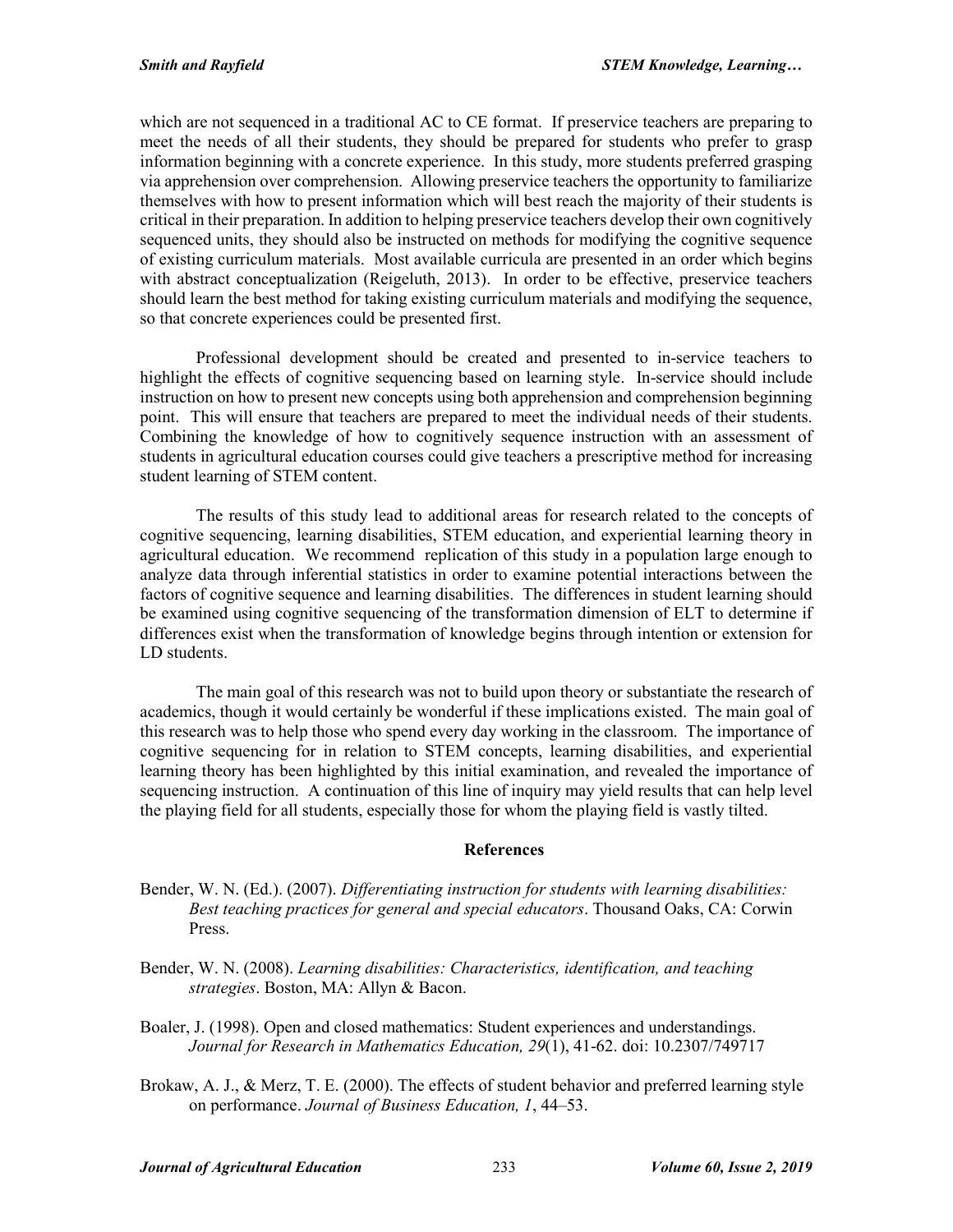Carroll, J. (1963). A model of school learning. *The Teachers College Record*, *64*(8), 723-723.

- Claxton, C. S., & Murrell, P. H. (1987). *Learning styles*. Washington, DC: George Washington University.
- Coffield, F. J., Moseley, D. V., Hall, E., & Ecclestone, K. (2004a). *Learning styles and pedagogy in post-16 learning: A systematic and critical review*. London: Learning and Skills Research Centre. Retrieved from: http://hdl.voced.edu.au/10707/69027
- Coffield, F. J., Moseley, D. V., Hall, E., & Ecclestone, K. (2004b). *Learning styles: What research has to say to practice*. London: Learning and Skills Research Centre.
- Darling-Hammond, L., & Bransford, J. (Eds.) (2007). *Preparing teachers for a changing world: What teachers should learn and be able to do.* San Francisco, CA: Jossey-Bass.
- Duff, A. (2004). Approaches to learning: The revised approaches to studying inventory. *Active Learning in Higher Education, 5*(1), 56–72. doi: 10.1080/0963928042000306800
- Dunn, R., & Dunn, K. (1989). *Learning style inventory*. Lawrence, KS: Price Systems.
- Felder, R. M., & Silverman, L. K. (1988). Learning styles and teaching styles in engineering education. *Engineering Education, 78*(7), 674–681.
- Fleming, N. D. (2001). *Teaching and learning styles: VARK strategies*. Christchurch, New Zealand: N.D. Fleming.
- Frisbie, D. A. (1988). Reliability of scores from teacher‐made tests. *Educational Measurement: Issues and Practice*, *7*(1), 25-35. doi:10.111/j.1745-3992.1988.tb00422
- Furner, J. M., & Kumar, D. D. (2007). The mathematics and science integration argument: A stand for teacher education. *Eurasia Journal of Mathematics, Science & Technology Education*, *3*(3), 185-189. doi: 10.12973/ejmste/75396
- Gagne, R.M. (1965). *The conditions for learning*. New York, NY: Holt, Rinehart and Winston.
- Gregorc, A. F. (1979). Learning/teaching styles: Their nature and effects. *NASSP Monograph*, 19–26.
- Hampton, N. Z., & Mason, E. (2003). Learning disabilities, gender, sources of efficacy, selfefficacy beliefs, and academic achievement in high school students. *Journal of School Psychology*, *41*(2), 101-112.
- Kieran, C. (1992). The learning and teaching of school algebra. In D. A. Grouws (Ed.), *The handbook of research on mathematics teaching and learning* (pp. 390-419). New York, NY: Macmillan.
- Kolb, A. Y., & Kolb, D. A. (2005). *The Kolb Learning Style Inventory version 3.1 2005 technical specifications.* Philadelphia, PA: HayGroup. Retrieved from http://learningfromexperience.com/media/2010/08/tech\_spec\_lsi.pdf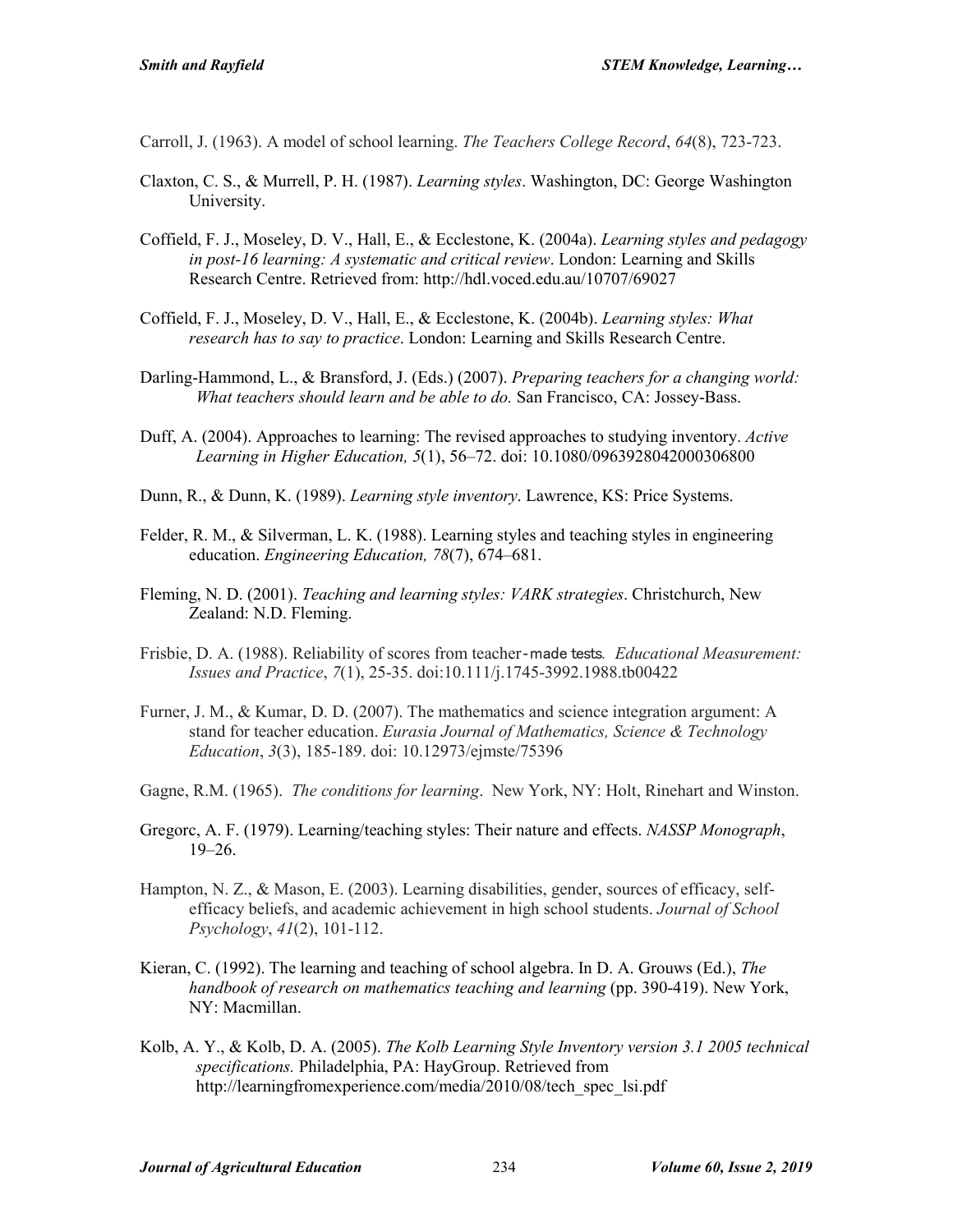- Kolb, A. Y., & Kolb, D. A. (2013). *Kolb Learning Style Inventory Workbook Version 3.2.* Philadelphia, PA: HayGroup.
- Kolb D. (1984). *Experiential learning as the science of learning and development*. Englewood Cliffs, NJ: Prentice Hall.
- Kolb, D. A. (2015). *Experiential learning: Experience as the source of learning and development* (2nd Ed.). Upper Saddle River, NJ: Pearson Education, Inc.
- Landa, L. N. (1983). The algo-heuristic theory of instruction. In C. Reigueluth (Ed.). *Instructional-design theories and models: An overview of their current status*, 301-318. New York, NY: Routledge.
- Maltese, A. V., Potvin, G., Lung, F. D., & Hochbein, C. D. (2014). STEM and STEM education in the United States. In B. Freeman, S. Marginson, & R, Tytler (Eds.) *Age of STEM: Educational policy and practice across the world in science, technology, engineering, and mathematics (pp. 102-133).* Florence, KY: Routledge*.*
- Osborne Jr, A. G., & Russo, C. J. (2014). *Special education and the law: A guide for practitioners*. Thousand Oaks, CA: Corwin Press.
- Piaget, J. (1970). *Structuralism*. New York, NY: Basic Books.
- Piaget, J. (1972). Intellectual evolution from adolescence to adulthood. *Human Development, 15*(1), 1-12.
- Reigeluth, C. M. (Ed.). (2013). *Instructional-design theories and models: A new paradigm of instructional theory* (Vol. 3). New York, NY: Routledge.
- Roberts, T. G. (2006). A philosophical examination of experiential learning theory for agricultural educators. *Journal of Agricultural Education 47*(1). 17-29. doi: 10.5032/jae.2006.01017
- Shadish, W. R., Cook, T. D., & Campbell, D. T. (2002). *Experimental and quasi-experimental designs for generalized causal inference*. Boston, MA: Houghton Mifflin Company.
- Silins, H., & Mulford, B. (2002). Schools as learning organizations: The case for system, teacher and student learning. *Journal of Educational Administration*, *40*(5), 425-446.
- Sousa, D. A. (2011). *How the brain learns*. Thousand Oaks, CA: Corwin Press.
- Stone III, J. R. (2011, May). *Delivering STEM education through career and technical education schools and programs.* Paper presented at the National Research Council Workshop on Successful STEM Education in K-12 Schools. Retrieved from http://www7.nationalacademies.org/bose/STEM\_Schools\_Workshop\_Paper\_Stone.pdf.
- Stringer, E. T., Christensen, L. M., & Baldwin, S. C. (2009). *Integrating teaching, learning, and action research: Enhancing instruction in the K-12 classroom*. Thousand Oaks, CA: Sage Publications.